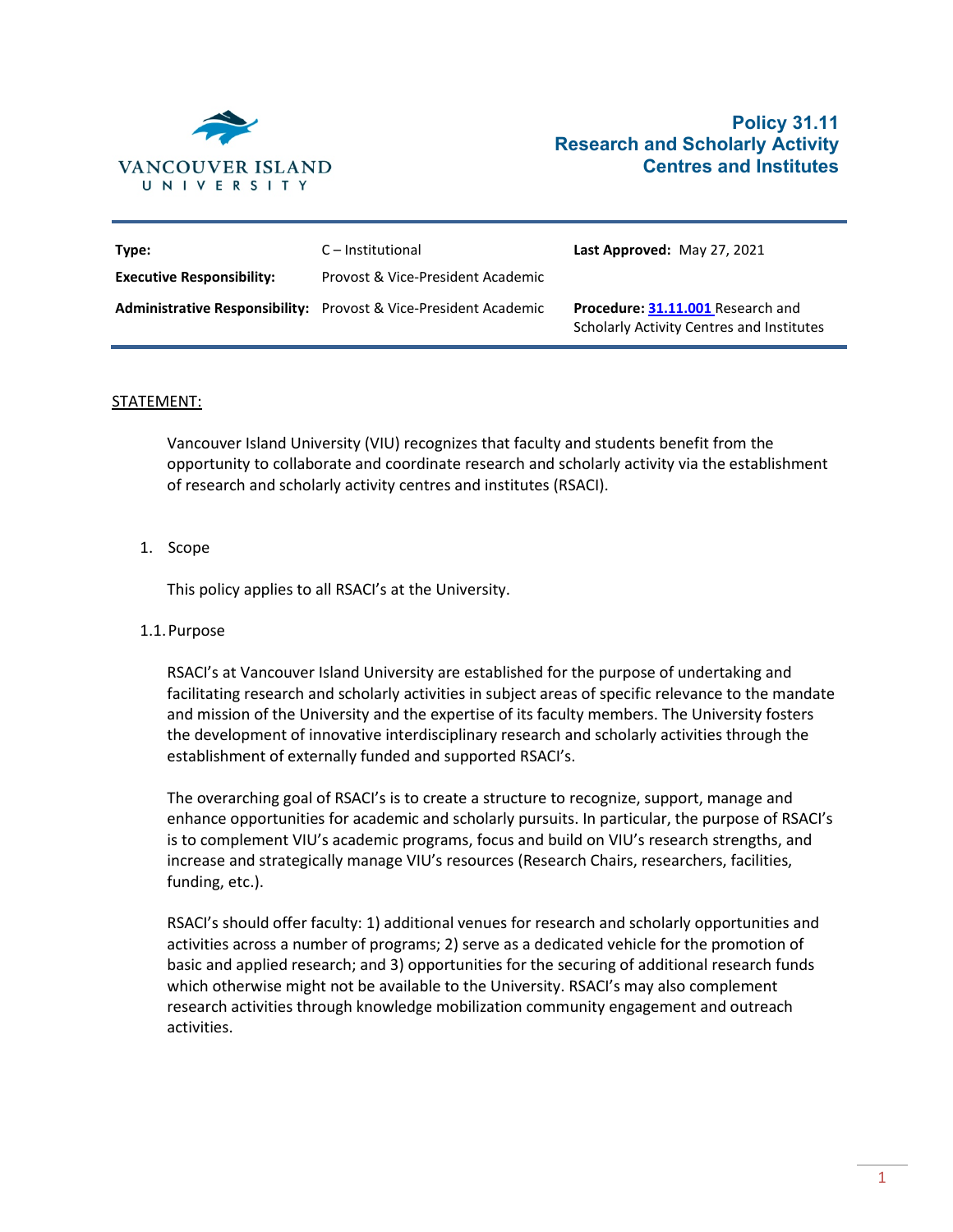## 2.2 Definition

A RSACI is defined as a non-departmental academic and administrative unit whose primary focus is the generation of new knowledge, integration, new applications, engagement and knowledge mobilization. The RSACI can be primarily within one Faculty, or may cross two or more Faculties.

Centers typically involve faculty and staff from one or more departments or units engaged in a dedicated research or scholarly activity.

An institute is an organization intended for research and is broader in scope than a center; it is typically associated with a physical and organizational infrastructure for conducting research. It involves faculty and staff from multiple units who depend on a set of common facilities for their research. An institute may have one or more centers housed within it.

## 2.3 Composition and membership

In order to ensure adequate scope and flexibility in responding to research opportunities, Vancouver Island University RSACI's should have a critical mass of faculty involved as members. Membership should be broadly based to encourage and ensure interdisciplinary participation across a variety of program disciplines. In addition to Vancouver Island University faculty, membership in the RSACI is specifically encouraged for Research Fellows, Postdoctoral Fellows, Adjunct Professors, Visiting Scholars and Associate Members drawn from faculty at other institutions and from industry. RSACI's should also engage students as opportunity and funding permits.

## 2.4 Strategic Development

RSACI's are linked to an area of strategic development as outlined in the University Strategic Research Plan, the Academic Plan or an emerging research area with reasonable potential to be a future area of strategic development.

## 2.5 Establishment and Approval

The establishment of a RSACI will be based on a proposal that provides details on the mandate, relevance, rationale, membership, governance, research plan, and resource/budget plan, as outlined in the Procedure 31.11.001.

The proposal must be approved by the VIU Board of Governors, on recommendation from Senate, on recommendation from the Provost. See Procedure 31.11.001.

## 2.6. Governance and Administrative Reporting Structure

All RSACI's will operate with an internally appointed management committee and where applied research is a priority, with an externally appointed advisory committee. The management committee will include the Director (ex officio) and relevant members of the faculty. The management committee will meet on a quarterly basis. The advisory committee will include the